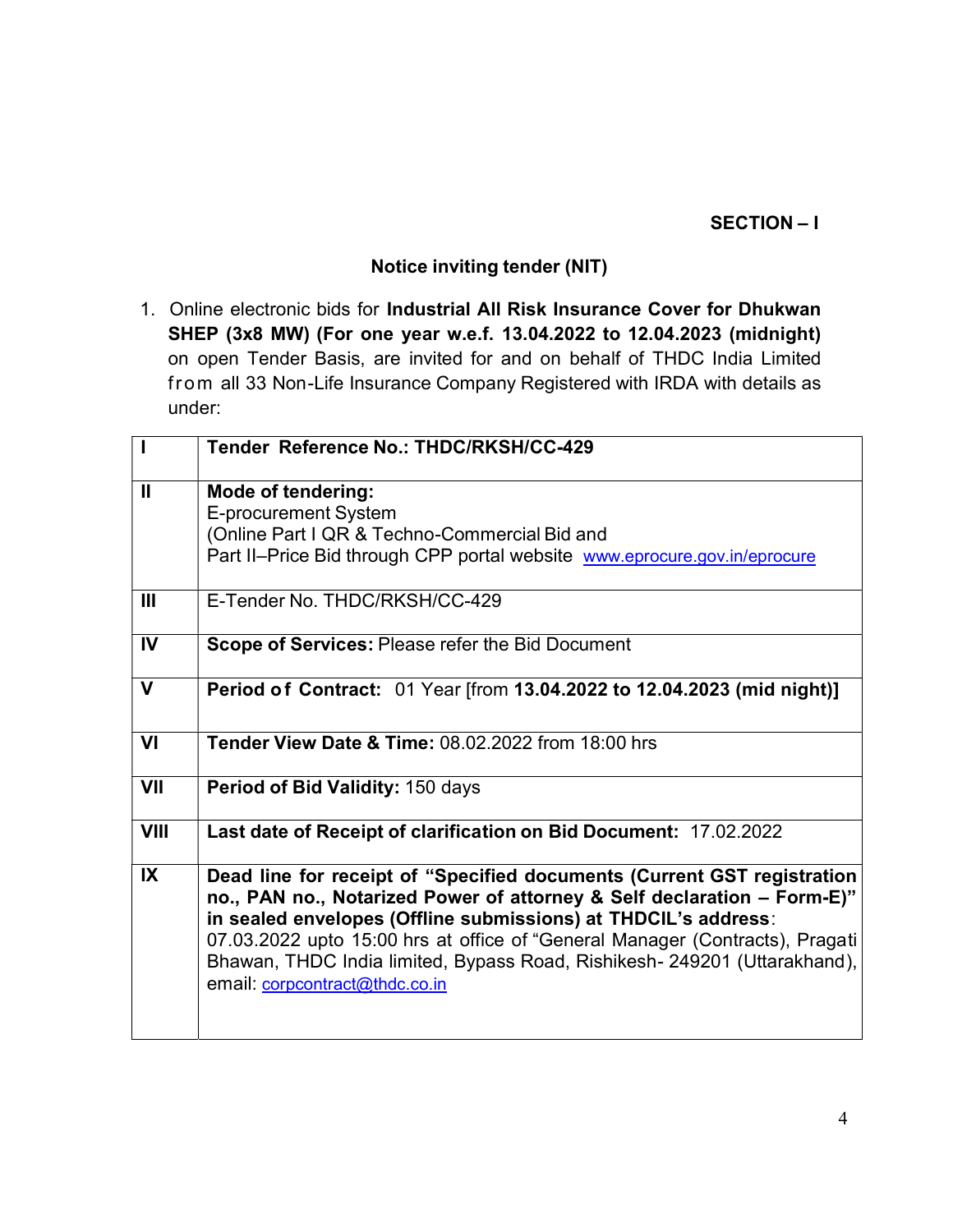| $\boldsymbol{X}$ | <b>Pre-bid Conference:</b> Representatives of interested bidders may participate<br>in the pre-bid meeting to be held on 18.02.2022 at 11.00 A.M through video<br>conferencing on Microsoft platform, for which an invite link will be shared on<br>the request of prospective bidders at their official email ID at later stage. |
|------------------|-----------------------------------------------------------------------------------------------------------------------------------------------------------------------------------------------------------------------------------------------------------------------------------------------------------------------------------|
|                  |                                                                                                                                                                                                                                                                                                                                   |
|                  | Date of closing of online e-tender submission of Techno-Commercial<br>Bid & Price Bid 07.03.2022 upto 15:00hrs                                                                                                                                                                                                                    |
| $ \mathbf{X} $   |                                                                                                                                                                                                                                                                                                                                   |

## or nia opening.

Venue: "Conference Hall, Corporate Contract, 1<sup>st</sup> Floor, Pragati Bhawan, Bypass Road, Rishikesh- 249201 (Uttarakhand),

Time and Date :

Part I - QR & Techno-Commercial bid: 08.03.2022 upto 15:00hrs Part II -Price Bid [Date & Time to be intimated later to the bidders whose Q R & Techno-Commercial Bids is found responsive]

## 2. Registration Process and Preparation for E-Tender

This is an e-procurement event of THDCIL. The e-procurement service provider is NIC (www.eprocure.gov.in/eprocure). Bidders are requested to read the terms

& conditions of the tender, before submitting their online tender.

| $\mathsf{A}$ | <b>Process of E-tender:</b>                                                                                                                                                                                                                                                                                                                                                                                                                                       |
|--------------|-------------------------------------------------------------------------------------------------------------------------------------------------------------------------------------------------------------------------------------------------------------------------------------------------------------------------------------------------------------------------------------------------------------------------------------------------------------------|
|              | <b>Registration:</b> The steps for help to contractors/bidders in regard to the<br>registration for e-tendering, downloading of the tender document and up<br>loading & submission of the bids on the Central Public Procurement Portal<br>(CPP) are given on the web site www.eprocure.gov.in/eprocure                                                                                                                                                           |
| <b>B.</b>    | Complete tender document can be viewed and downloaded from CPP<br>portal www.eprocure.gov.in/eprocure. E-tender cannot be accessed after<br>the due date and time of closing of online e-tender for submission of QR &<br>Techno-Commercial Bid & Price Bid mentioned in the NIT                                                                                                                                                                                  |
| $\mathsf{C}$ | The online tender should be submitted strictly as per the terms & conditions<br>and procedures laid down in the website www.eprocure.gov.in/eprocure.                                                                                                                                                                                                                                                                                                             |
| D            | All notices and correspondence to the bidder(s) shall be sent by email only<br>during the process till finalization of tender by THDCIL as well as by NIC.<br>(e-procurement service provider). Hence the bidders are required to ensure<br>that their corporate email I.D. provided is valid and updated at the stage of<br>registration of Bidder on CPP portal. Bidders are also requested to ensure<br>validity of their DSC (Digital Signature Certificate). |